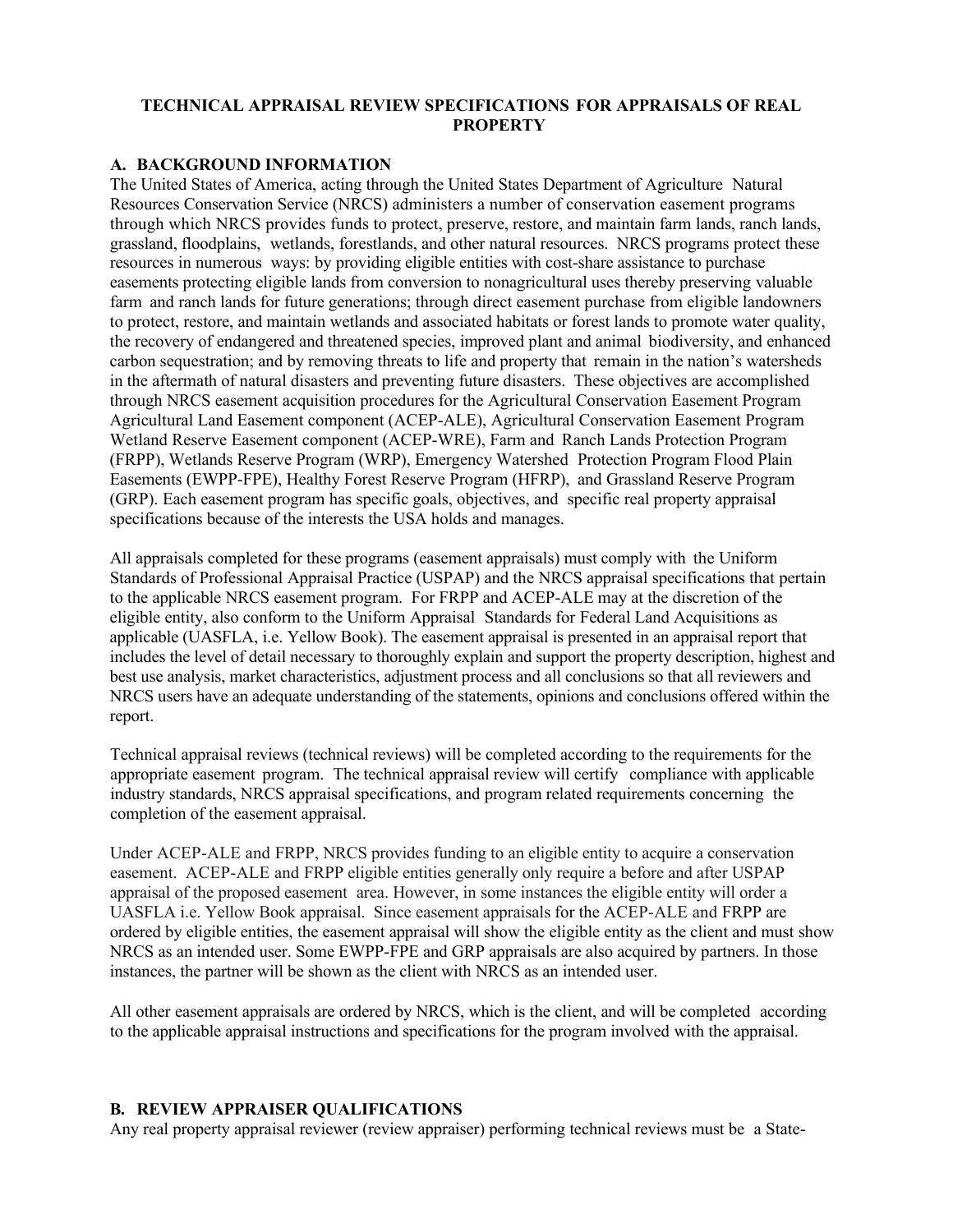certified general real property appraiser, in conformance with title XI of the Financial Institution's Reform, Recovery and Enforcement Act of 1989. The review appraiser must be in good standing with the licensing authority where the applicable credential was issued and must not have had any disciplinary action taken by the licensing authority. Review appraisers must have demonstrated competency in compliance with USPAP and UASFLA in conducting and reviewing appraisals both with and without conservation easements of the requested type and must have completed at least 40 hours of coursework in conducting technical appraisal reviews. In addition, review appraisers must complete a Yellow Book course and a course in either valuation of conservation easements or eminent domain. These qualifications apply to any review appraiser providing services, whether employed by the contractor or any subcontractor.

## **C. PURPOSE OF THE TECHNICAL REVIEW REPORTS**

The review appraiser must document the results of his or her technical appraisal review in a technical review report, which constitutes the primary deliverable. The required components and format for the technical review report are described in detail at the end of this document.

**1. USPAP APPRAISALS:** The purpose of the technical review report is to provide an opinion of the acceptability of the USPAP appraisal that provides a supported market value of the proposed easement as follows:

- (a) For WRP or ACEP-WRE only: Market value appraisals provide the "as is" or current market value of the property on which the WRE easement will be placed. The appraisal is completed in compliance with USPAP and NRCS WRE appraisal specifications.
- (b) For all non-WRE enrollments (ACEP-ALE, EWPP-FPE, FRPP, GRP, HFRP): Conservation easement appraisals are "before and after" appraisals. The appraisal provides the market value of the easement property before the easement is placed and the market value of the easement property after the easement is placed on the property. The difference in the two values is the indication of the effect of the easement on the property, or the value of the easement.

2. The easement appraisal reports used in NRCS easement programs require the level of detail necessary to thoroughly explain and support the property description, highest and best use analysis, market characteristics, adjustment process and all conclusions so that all reviewers and NRCS users have an adequate understanding of the statements, opinions and conclusions offered within the report. The easement appraisal reports and technical review report must be completed in compliance with USPAP and NRCS appraisal specifications.

The market value definition that will be stated and used in developing and reporting this assignment is as follows:

"Market value" means the most probable price that a property should bring in a competitive and open market under all conditions requisite to a fair sale, the buyer and seller each acting prudently and knowledgeably, and assuming the price is not affected by undue stimulus. Implicit in this definition are the consummation of a sale as of a specified date and the passing of title from seller to buyer under conditions whereby—

(a) buyer and seller are typically motivated;

(b) both parties are well informed or well advised and acting in what they consider their own best interests;

(c) a reasonable time is allowed for exposure to the open market;

(d) payment is made in terms of cash in U.S. dollars or in terms of financial arrangements comparable thereto; and

(f) the price represents the normal considerations for the property sold unaffected by special or creative financing or sales concessions granted by anyone associated with the sale.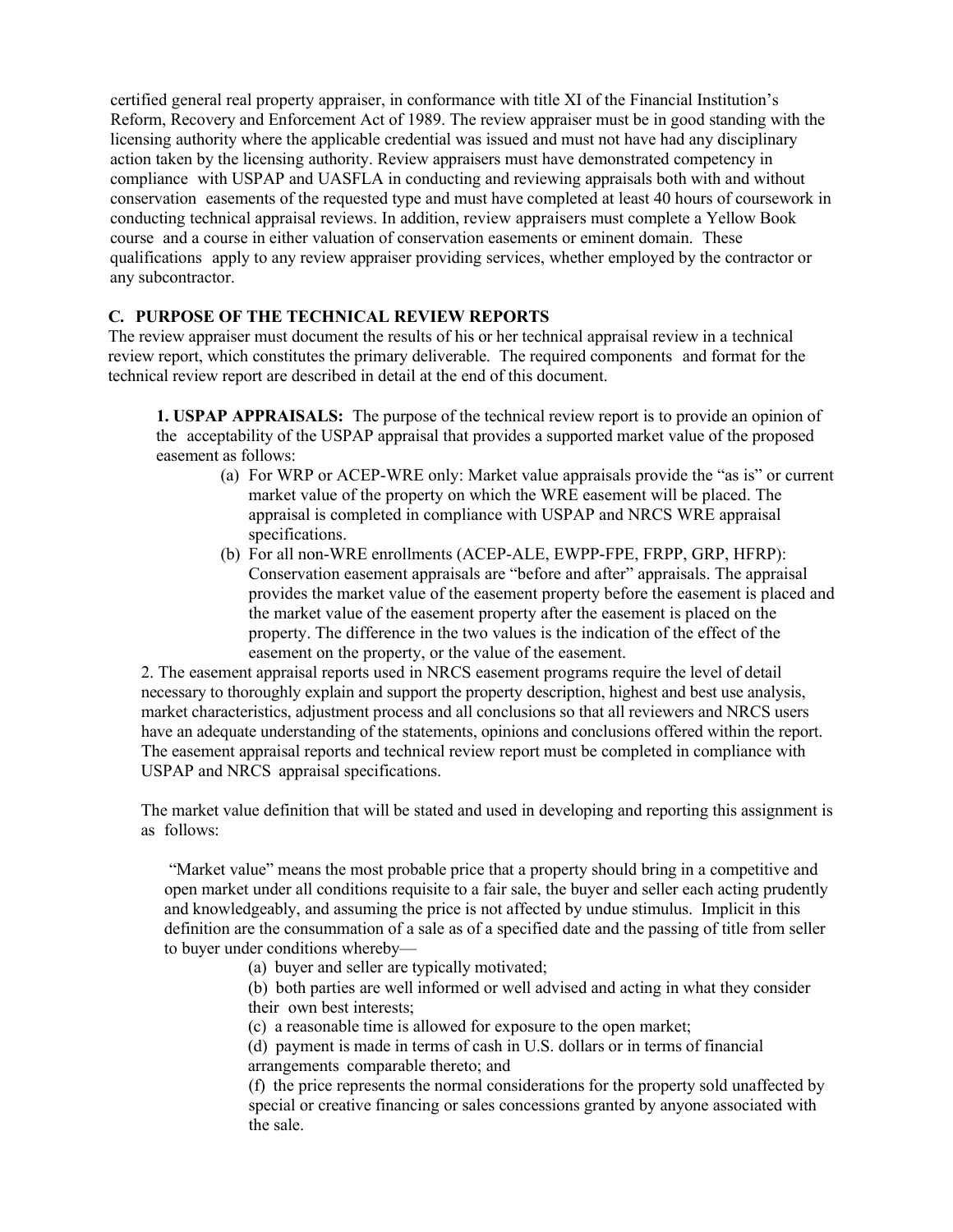## **No other definition of market value is acceptable for USPAP appraisals.**

A separate technical review report of each easement appraisal will be conducted if two or more easement appraisals have been requested.

3. **YELLOW BOOK i.e. UASFLA APPRAISALS:** The purpose of the technical review report is to provide an opinion of the acceptability of the easement appraisal that provides a market value of the subject property (larger parcel) before acquisition of an easement (*before* value) and an opinion of market value of the subject property remaining after the proposed easement has been placed (*after* value) as of a current date, minus any adjustments for excess irrigation water to arrive at the effect on value of the easement. The easement appraisal and technical review must be completed in compliance with USPAP, UASFLA and NRCS appraisal instructions. For the purpose of these technical appraisal reviews, the Federal rules for acquisition will be used.

The purpose of two opinions of value is to establish the effect on value resulting from imposition of a conservation easement. A key concept in this appraisal process is defining the larger parcel, which is required to begin the appraisal process.

The market value definition that will be stated and used in developing and reporting this assignment is the definition as stated in the Yellow Book:

"Market value is the amount in cash, or in terms reasonably equivalent to cash, for which in all probability the property would have sold on the effective date of the appraisal, after a reasonable exposure time on the open competitive market, from a willing and reasonably knowledgeable seller to a willing and reasonably knowledgeable buyer, with neither acting under any compulsion to buy or sell, giving due consideration to all available economic uses of the property at the time of the appraisal."

## **4. No other definition of market value is acceptable for Yellow Book appraisals.**

## **D. SCOPE OF WORK**

The scope of work is a desk technical review and examination 1) to ensure the easement appraisal meets the definition of appraisal as required; 2) to ensure that it meets applicable NRCS appraisal requirements, which include Uniform Standards of Professional Appraisal Practice (USPAP), Uniform Appraisal Standards for Federal Land Acquisitions (UASFLA), as applicable; and 3) to ensure that it complies with all appraisal instructions issued by NRCS for the easement program proposed in the easement appraisal. The technical review report must comply with USPAP Standard 3; UASFLA, as applicable; and appraisal instructions issued by NRCS. It must be typewritten, dated, and signed by the review appraiser. All items contained in Standard 3 of USPAP must be documented by the review appraiser in the technical review report. The review appraiser must make a determination as to the acceptability of the easement appraisal in accordance with instructions provided to the appraiser and the instructions contained herein. The review appraiser may consult with the national appraiser (identified in attachment 1) at any time during the review process.

The review appraiser must obtain a copy of the listed standards at his or her own expense and have them available during the technical review for reference. NRCS appraisal specifications for the easement programs covered by this order are found in the program manuals listed in section F below.

The review appraiser will determine if the easement appraisal is approved or not approved.

If the easement appraisal cannot be approved initially when submitted, the review appraiser will contact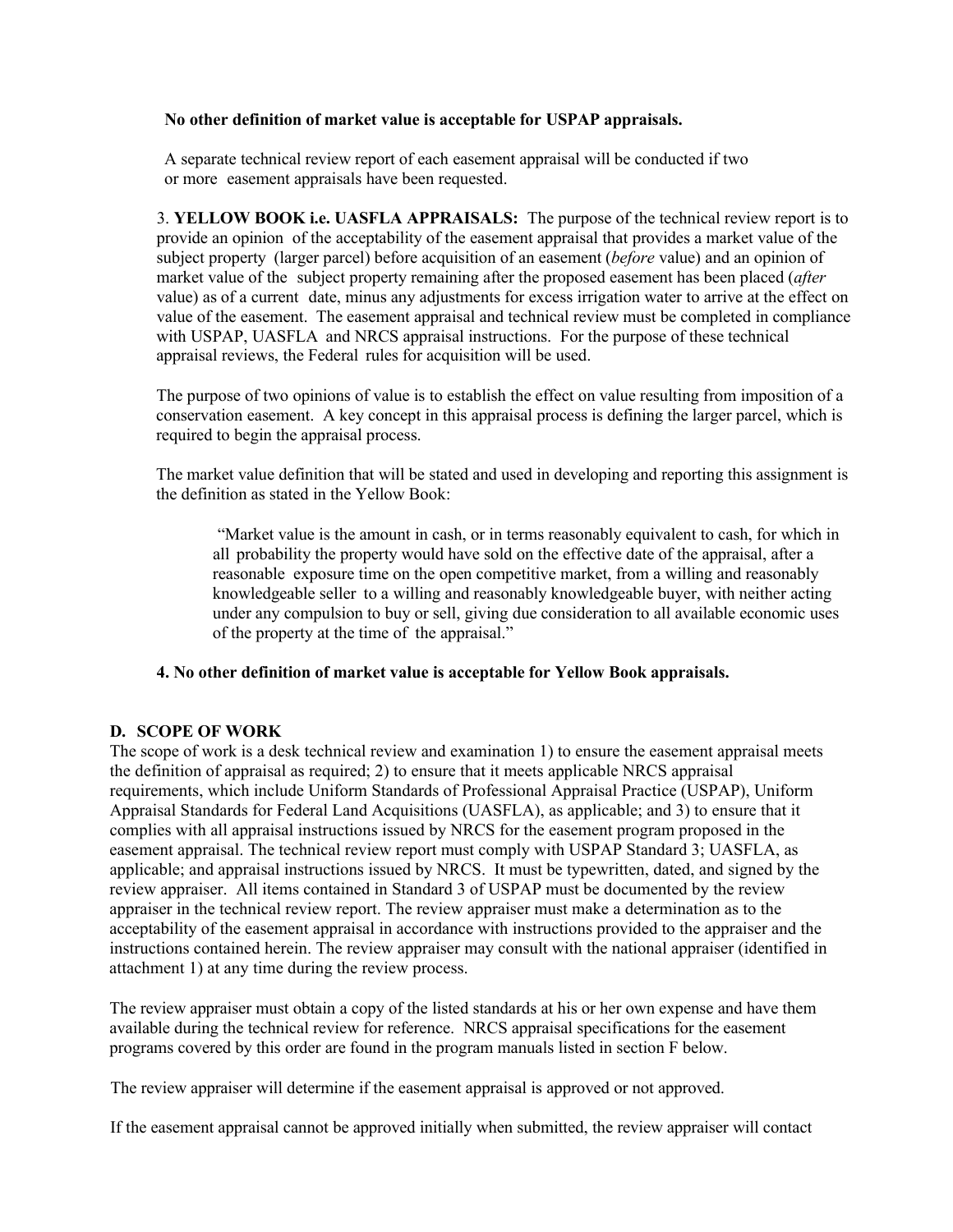the appraiser and provide the appraiser the reasons the easement appraisal was not approved initially and permit the appraiser to make the necessary corrections or provide additional documentation to the easement appraisal. Minor typographical errors or issues that affect a few pages may be corrected through replacement pages. For more substantial corrections or where additional documentation is required, a supplemental report must be provided by the appraiser. The decision to have the appraiser provide corrected pages or a supplemental report is the responsibility of the review appraiser. The review appraiser must identify in the technical review report submitted to the NRCS ordering contracting officer (CO) all changes to the original easement appraisal made by the appraiser. The review appraiser must include correspondence received from the appraiser in the technical review report as an addendum.

If the easement appraisal report clearly does not meet the NRCS specifications and the review appraiser feels it cannot be easily corrected or the appraiser does not meet the qualifications, the review appraiser must contact the national appraiser to determine if the appraisal report can be disapproved without first contacting the appraiser.

# 1. **Approved**

If the review appraiser determines the easement appraisal is approved, the review appraiser must set forth in the technical review report the recommended value of the appraised property as well as a statement indicating the easement appraisal complies with the assignment standards, adequately supports the value estimate, and complies with contract requirements. The technical review report must document any corrections or changes that were implemented by the appraiser after submission of the initial easement appraisal.

# 2. **Not Approved**

If, after the review appraiser makes diligent, documented efforts to get the needed support and improvements from the appraiser, the easement appraisal still does not meet acceptable standards and the value estimate is not adequately supported, the review appraiser may not approve the easement appraisal. The review appraiser must clearly show why the easement appraisal is inadequate in the technical review report. The review appraiser may consult with the national appraiser before making a final determination, though such consultation is not required.

If the review appraiser determines the easement appraisal is not acceptable, he or she must indicate the reasons the easement appraisal was not acceptable in the technical review report. The technical review report must document any corrections or changes that were implemented by the appraiser after submission of the initial easement appraisal. The NRCS office that ordered the review will determine if the easement appraisal report should be returned to the appraiser for corrections or if a new easement appraisal should be ordered from a new appraiser.

## 3. **Limitations**

a. The review appraiser may not change an easement appraisal, except for minor mathematical or typographical errors, and must call those minor changes to the appraiser's attention. No one, except the original appraiser, is permitted to edit or otherwise revise the original easement appraisal.

b. The review appraiser may not substitute personal judgment for that of the appraiser, nor dismiss careful appraisal judgment solely because it cannot be supported by conclusive market data. However, the review appraiser may question the appraiser's judgment when it is illogical, unreasonable, not supported by data cited, or is inconsistent with other data.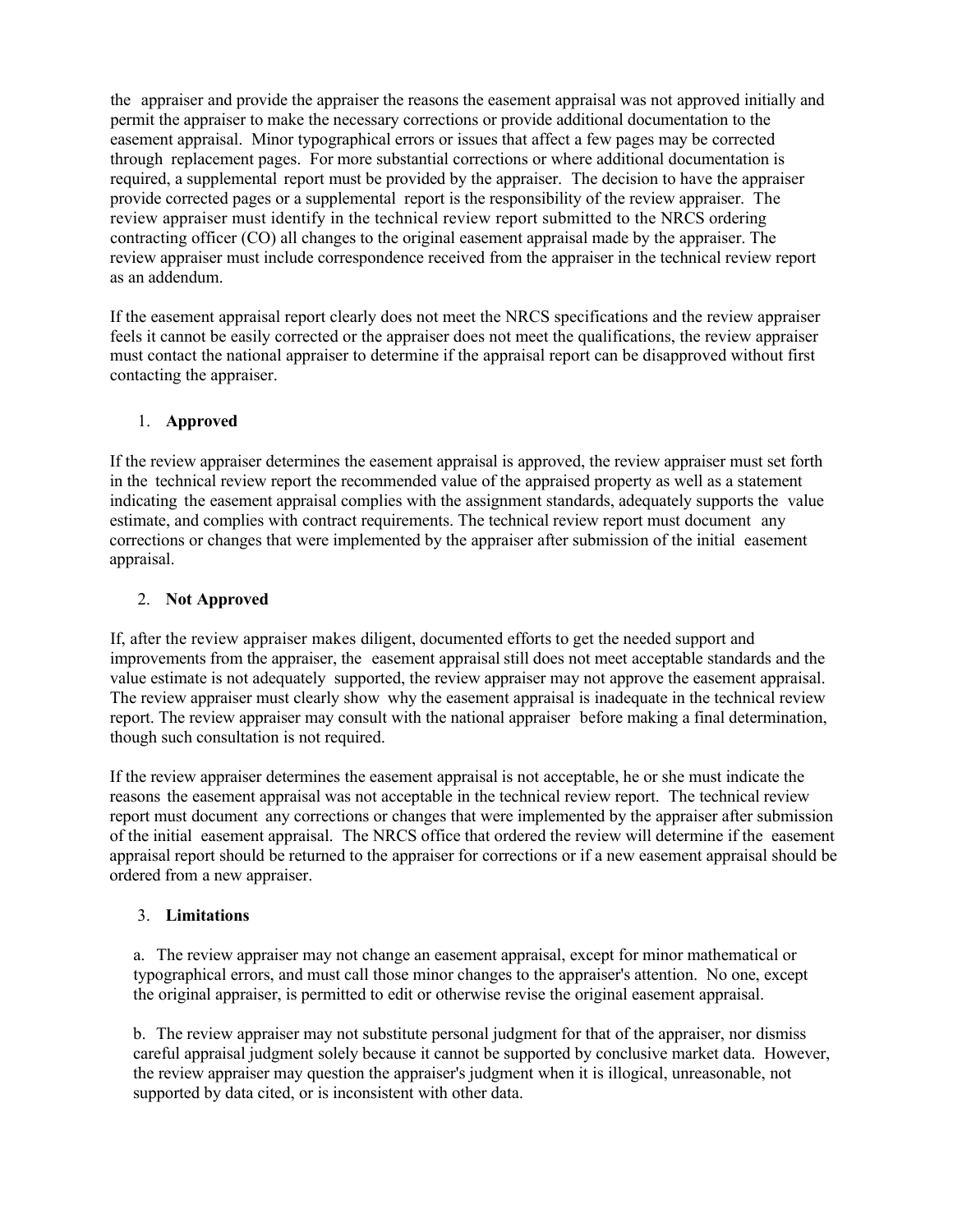c. The review appraiser must not allow agency goals or adversarial pressure to influence his or her opinion of an easement appraisal's value estimate. The review appraiser's personal opinion regarding the proposed action must not influence the review process.

d. The review appraiser must not attempt to influence the appraiser's judgment or direct the appraiser toward a value estimate. The only effort should be to obtain a properly supported value estimate based on factual evidence and valid analysis of all facts available through use of approved appraisal approaches and techniques. Minor technical nonconformance with the UASFLA, USPAP, or NRCS appraisal specifications and instructions should not be the cause of rejection of an easement appraisal unless the deficiencies affect the reliability of the value estimate; however, these minor technical nonconformance issues must be addressed in the technical review report.

e. UASFLA Appraisals – UASFLA and USPAP Conflicts: Conflicts between UASFLA and USPAP are minimal. When there is conflict, UASFLA takes precedence. It may be necessary to invoke the jurisdictional exception rule to USPAP to meet certain standards of the UASFLA. Invocation of the jurisdictional exception rule should never be invoked lightly and must include citation of the overriding Federal policy, rule, or regulation that requires it.

# **E. BACKGROUND FOR THE TECHNICAL REVIEW REPORT**

1. Client is USDA/NRCS.

2. Intended user is USDA/NRCS.

3. Intended use will be for USDA/NRCS determination of acceptability of the easement appraisals for use in consideration in determining the effect on value of the easement for lands entering into NRCS easement programs.

4. Property rights to be appraised will be surface rights, improvements such as homes, barns, hay sheds and fencing, timber, orchards or other permanent plantings, and any irrigation water rights. Crop base and or allotments will be clearly identified that are located on the subject property in both the before and after condition. The value of any marketable standing timber that could be economically harvested will be considered by a timber cruise and included in any valuations. Other permanent plantings that are located on the subject property will be appraised and included in any valuations. Any irrigation equipment such as pivot sprinklers, moveable pipe, tow lines etc. that are located in the proposed easement area will be included in the valuation.

5. If irrigation rights are included in the easement area, documentation provided by NRCS will identify the volume of irrigation water rights to be retained for the subject property as necessary to ensure the function of the farmland or ranchland operation and other agricultural conservation values or meet restoration and habitat objectives. The irrigation water rights include wells, ditches, reservoirs, ponds, and lakes that provide irrigation on the subject property and are legally permitted. This volume will also be documented in the conservation plan and identified in an exhibit to the conservation deed. Irrigation water rights that are legally owned and used on the proposed subject property will be described and valued in the appraisal. The appraiser will document if any portion these irrigation water rights can be removed from the subject property or not. If the irrigation water rights can be removed from the property, the appraiser will provide a value opinion of the value of each irrigation water right. The appraiser will consider only the irrigation water rights required to be retained on the subject property as identified by NRCS in the after valuation.

Irrigated units may have excess irrigation water rights in the after condition due to change in use of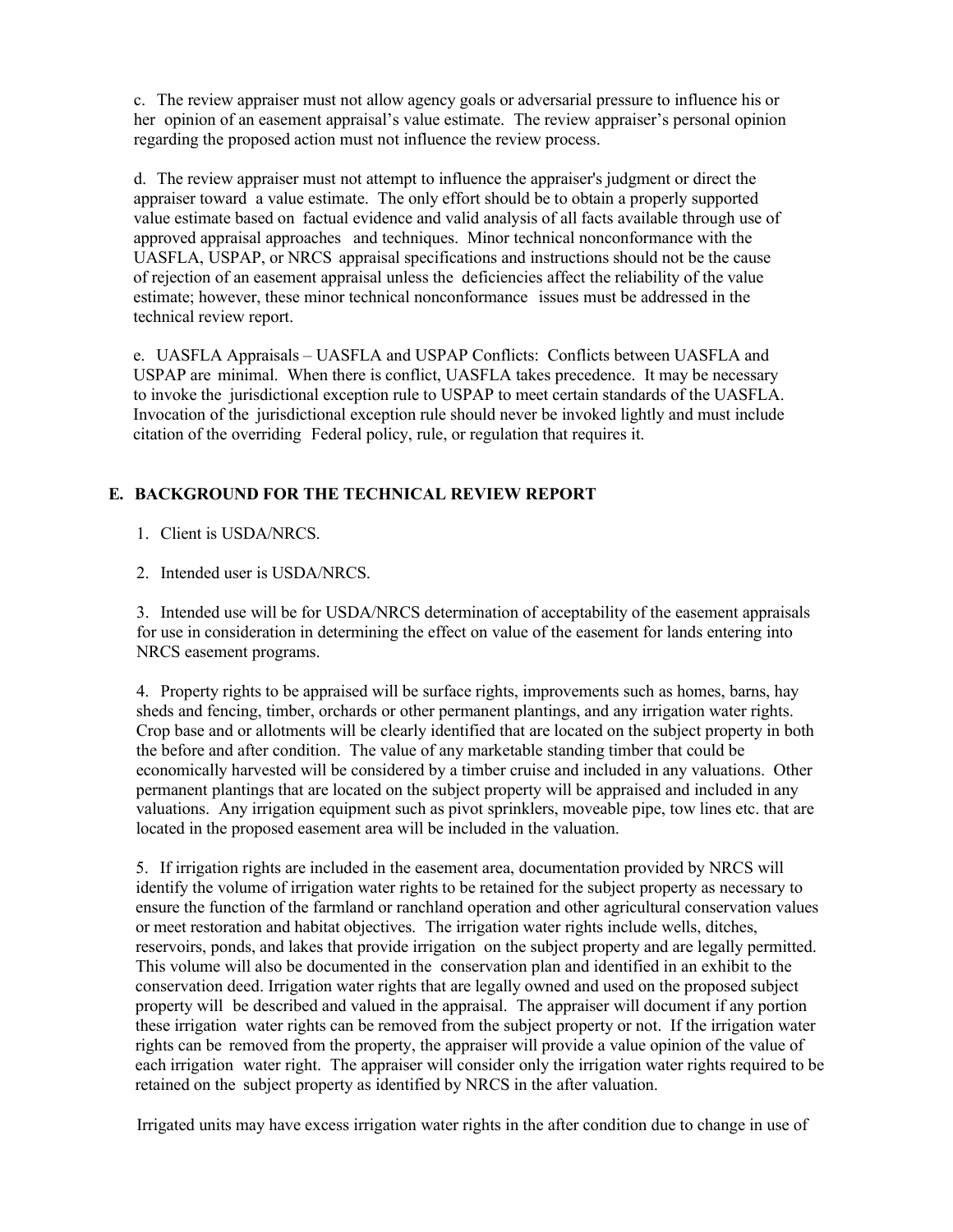the land. The value of these excess irrigation water rights, if they can be sold or leased, will be deducted from the difference between the unencumbered and encumbered values. This is necessary to determine compensation for rights obtained by the government and rights retained by the property owner.

6. A copy of the work order to the appraiser, appraiser instructions, and all related information will be provided to the review appraiser by the NRCS for NRCS ordered appraisals.

7. All technical review reports are subject to a review for compliance with the applicable instructions by NRCS/NHQ.

8. All technical review reports must clearly identify the appraisal effective date and the timeframe, not to exceed 12 months, within which the easement appraisal is useable for the intended purpose. The effective date of the technical review report will be the effective date of the easement appraisal. The expiration date of all approved easement appraisals must be based upon the market trends as reflected in the easement appraisal. No easement appraisal may be used as the basis of any transaction if it does not represent current market conditions and values as of the date of the decision.

9. The review appraiser must prominently state in the technical review report any crop base acres and allotment history that are located in the easement area or moved to another parcel as identified in the easement appraisal.

10. The review appraiser may use jurisdictional exceptions when completing the technical review of Yellow Book appraisals when compliance with part or parts of USPAP is contrary to law or written public policy applicable to the assignment.

11. Only technical review reports completed and submitted on 8½-by-11 papers will be accepted. The 8 ½-by-11 format will be accepted in electronic format.

12. The technical review reports must be in typewritten using the format shown in exhibit 13. The review appraiser may add to the format as necessary.

13. The technical review report must document whether the analysis and documentation contained in the reviewed easement appraisal supports the opinion of value arrived at by the appraiser and whether the easement appraisal was properly completed in accordance with NRCS requirements.

*Bold, italic words are for instruction and clarification. They should not be included in the technical review report*

#### **Exhibit 1**

**Technical Review Report**

Appraisal Review of (*property*)

Prepared by (*name, title, unit*)

This technical review report is presented in four sections: (1) Appraisal Report Summary, (2) Appraisal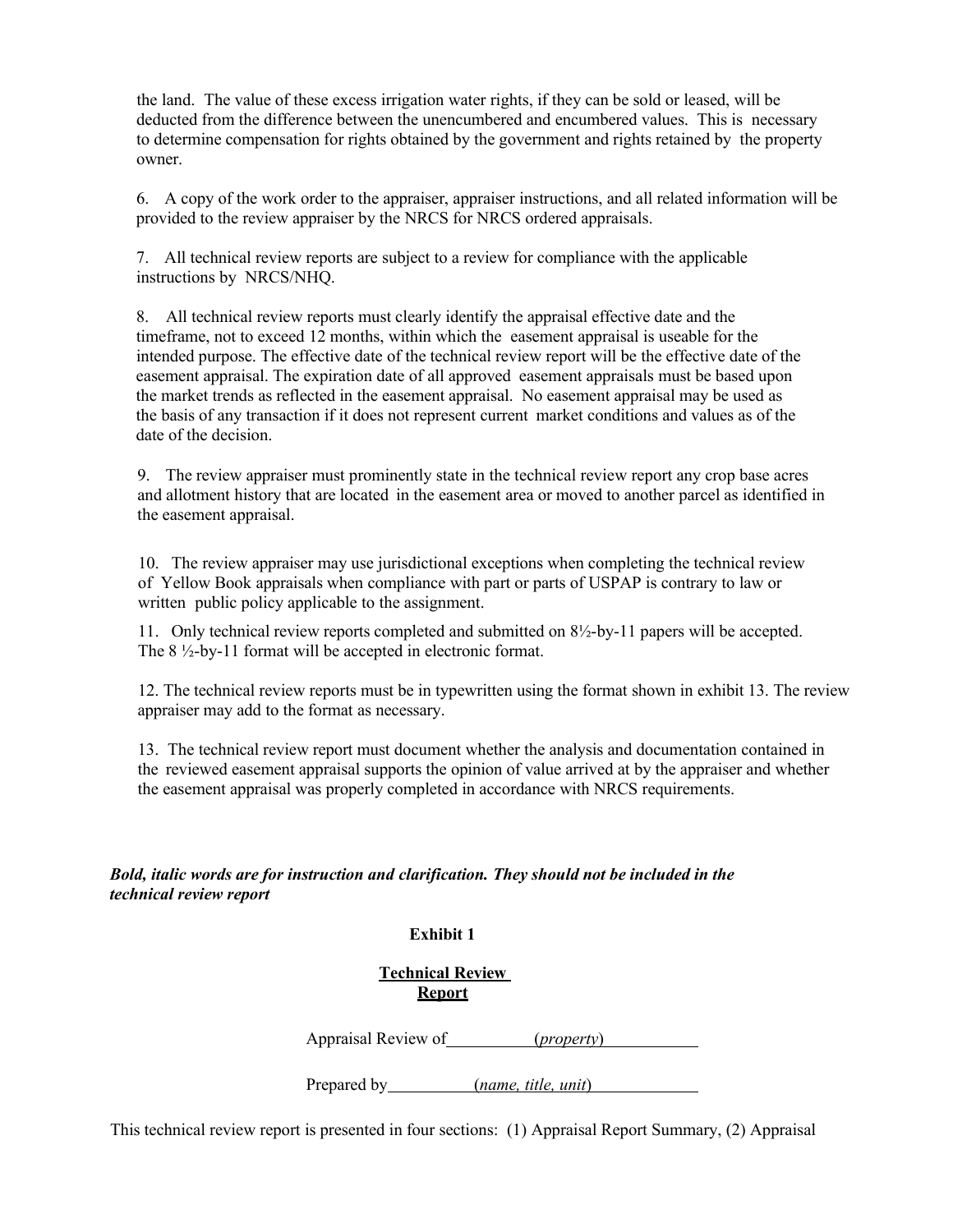Review Purpose, Scope, and Intended Use, (3) Review Appraiser's Analysis, Comments, and Conclusions, and (4) Review Appraiser's Certification.

## *Select appropriate:*

**For USPAP Appraisals:** As a result of my review, I (*approve*), (*disapprove*), the appraisal report that concludes an opinion as of (date), the market value of the subject parcel before conveyance of the partial interest is  $\frac{1}{2}$  , and the market value of the subject parcel after conveyance of the partial interest is \$\_\_\_\_\_\_\_\_\_\_\_\_. (Note that for some NRCS easement programs only a current market value will be obtained and this statement should be revised appropriately.)

| By: | (signature) | Jate: |
|-----|-------------|-------|
|     |             |       |

Print Name

Printed Name and Professional

Accreditation State

Certification #

**For USFLA (Yellow Book) Appraisals:** As a result of my review, I (*approve*), (*disapprove*), the appraisal report that concludes an opinion as of  $(date)$ , the market value of the larger parcel before conveyance of the partial interest is \$ of the remainder after conveyance of the partial interest is \$ .

By: (signature) Date:

Print Name

Printed Name and Professional

Accreditation State

Certification #

*Identify type of value such as market, investment or other value, and identify and give estimated contributory values for major components such as land, timber, improvements, damages, and benefits.*

*Any extraordinary assumption or hypothetical condition of the appraisal report or the technical review report must be recited here.*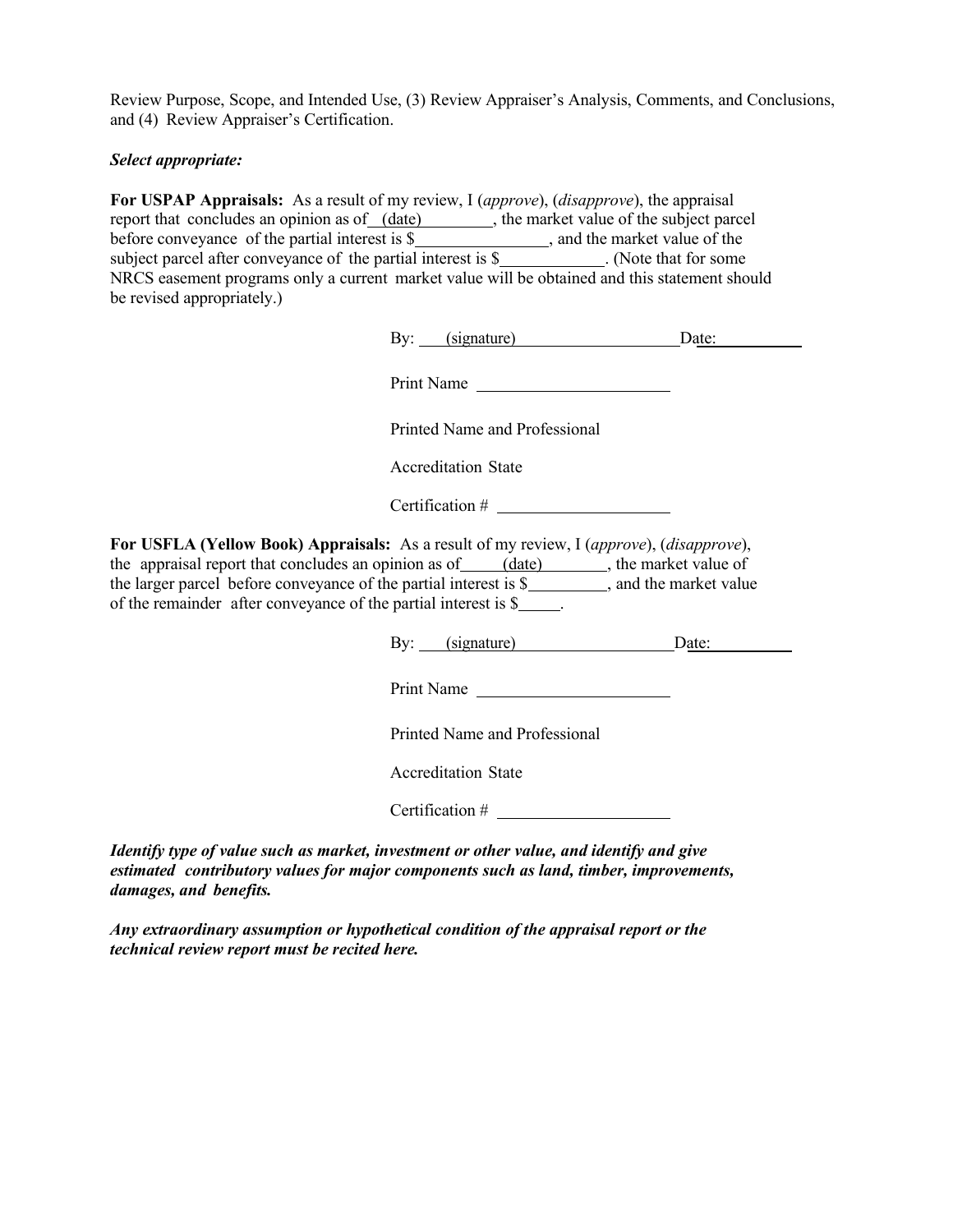#### Section 1: Easement Appraisal Summary

*Each must be completed from information in the easement appraisal. If the assignment required no extraordinary assumptions, jurisdictional exceptions, or hypothetical conditions, so state.*

- a. Owner of Record
- b. Client of Easement Appraisal
- c. NRCS Easement Program
- d. Estate Appraised

*State the ownership interest as fee, leased fee, or partial interest and reference the specific title document or land status report. Must be of surface rights only. If the estate appraised is subject to any reservations, outstanding rights, or other encumbrances, state them briefly here and fully in section 3.a.*

- e. Legal Description *Identify the survey and land description verification.*
- f. Property Characteristics *Provide a brief overview of the significant physical, legal, and location characteristics of the property.*
- g. Larger Parcel Determination (for Yellow Book appraisals only)(*Omit if not Yellow Book*)
- h. Extraordinary Assumption and/or Hypothetical Conditions *Identify the source of the written instructions.*
- i. Highest and Best Use or Permitted Use
- j. Date of the Appraisal Report
- k. Date of Appraisal
- l. Appraiser
- m. Value valid through *Determined by the review appraiser based on the market conditions as stated in the easement appraisal.*

## Section 2: Easement Appraisal Review Process

- a. Client and Intended User (NRCS)
- b. Intended Use
- c. Effective Date of the Review (*effective date of the easement appraisal)*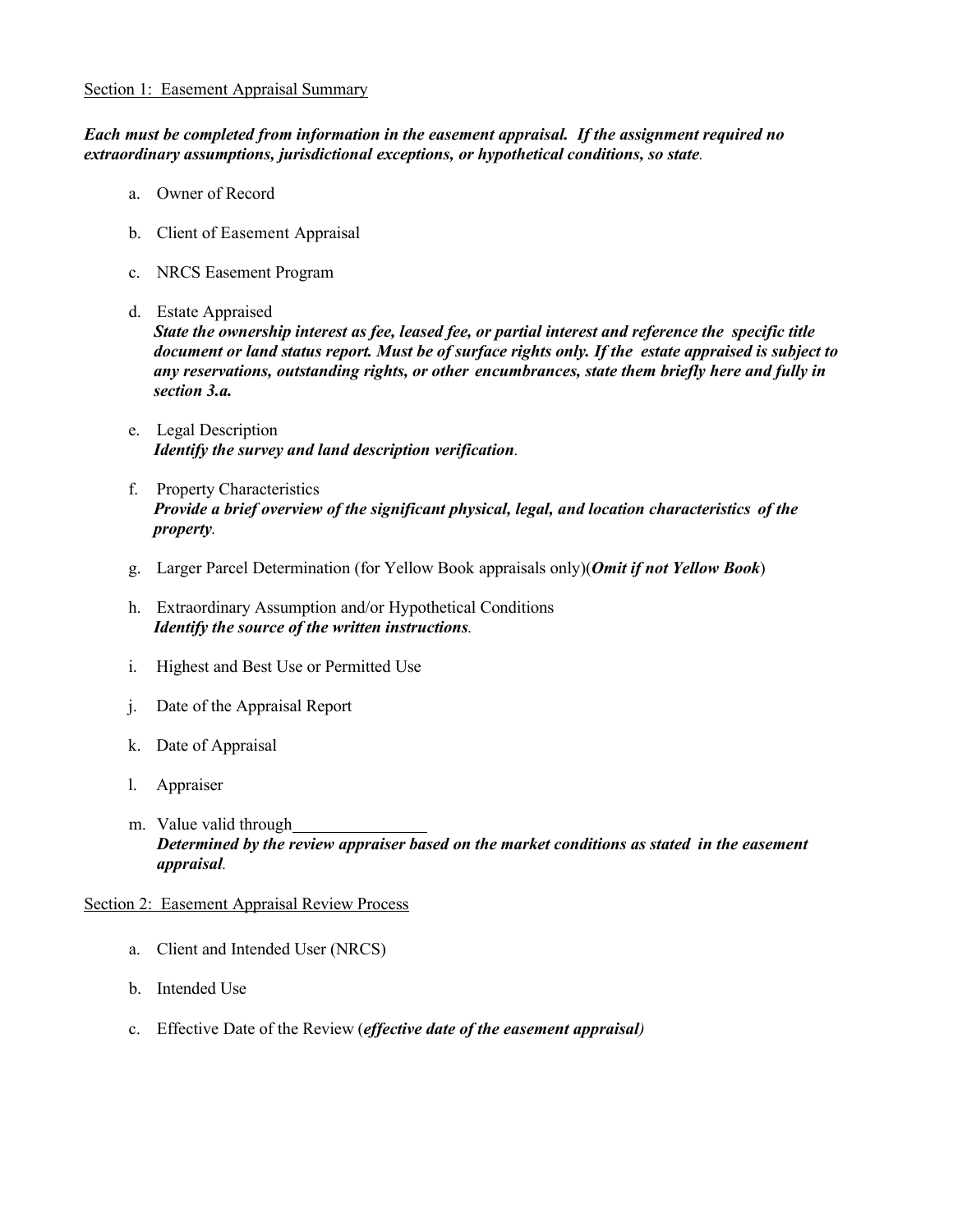- d. Date of Technical Review Report
- e. Purpose of the Review Assignment

1. **FOR USPAP APPRAISALS:** The purpose of the technical review report is to provide an opinion of the acceptability of the USPAP appraisal that provides a market value of the proposed easement area as follows:

- For WRP or ACEP-0WRE only: Market value appraisals provide the "as is" or current market value of the property on which the WRE easement will be placed. The appraisal is completed in compliance with USPAP and NRCS WRE appraisal specifications.
- For all non-WRE enrollments (ACEP-ALE, EWPP-FPE, FRPP, GRP, and HFRP): Conservation easement appraisals are "before and after" appraisals. The appraisal provides the market value of the easement property before the easement is placed and the market value of the easement property after the easement is placed on the property. The difference in the two values is the indication of the effect of the easement on the property, or the value of the easement.

2. The appraisals must be completed in compliance with Uniform Standards of Professional Appraisal Practice and appraisal instructions issued by NRCS for the easement program involved as stated in the appraisal. The appraisal report requires the level of detail necessary to thoroughly explain and support the property description, highest and best use analysis, market characteristics, adjustment process and all conclusions so that all reviewers and NRCS users have an adequate understanding of the statements, opinions and conclusions offered within the report.

3. **FOR USFLA (YELLOW BOOK) APPRAISALS:** The purpose of the technical review report is to provide an opinion of the acceptability of the easement appraisal that provide a market value of the subject property (larger parcel) before acquisition of an easement (*before* value) and an opinion of market value of the subject property remaining after the proposed easement has been placed (*after* value) as of a current date, minus any adjustments for excess irrigation water to arrive at the effect on value of the easement. The appraisals and technical review must be completed in compliance with Uniform Standards of Professional Appraisal Practice, Uniform Appraisal Standards for Federal Land Acquisitions and NRCS appraisal instructions for the easement program involved as stated in the appraisal. For the purpose of these appraisal reviews, the Federal rules for acquisition will be used.

The purpose of two opinions of value is to establish the effect on value resulting from imposition of a conservation easement. A key concept in this appraisal process is defining the larger parcel, which is required to begin the appraisal process.

f. Scope of Work

*Describe work the review appraiser did with the property before the appraisal, knowledge of any other appraisals that you returned or reviewed, property and comparable property inspection, sale verification, additional data and information procured, analytical methods applied, and what standards were followed. If the appraiser revised the appraisal during this review, at your request, describe the extent*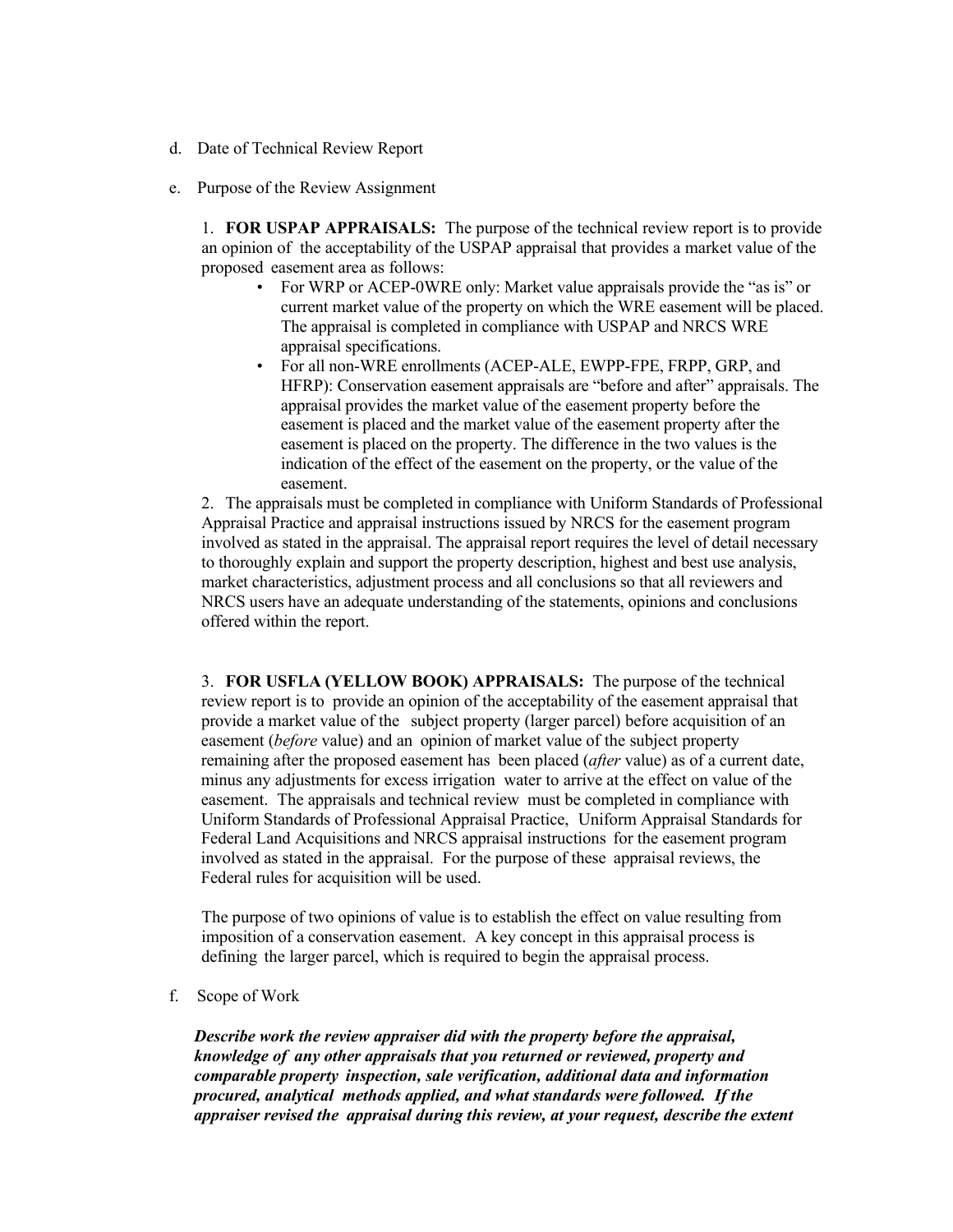*of the revision process. Any analytical work or support documents must be retained in the review appraiser's work file.*

#### Section 3: Review Appraiser's Analysis, Comments, and Conclusions

*The purpose of this section is to report the reasons and provide support for the review appraiser's conclusions and explain discrepancies and disagreements. This section should be written in a detailed narrative format that clearly achieves the standards found in USPAP Standard 3 and UASFLA Part C if applicable. What follows is an outline of substance to be considered for the narrative.*

> a. Present your opinion of the adequacy to which the appraiser followed appraisal instructions, including value definition, sales verification, extraordinary assumptions and hypothetical conditions, hazardous material conditions, estate appraised, legal description used, and general specifications followed.

b. (*For Yellow Book Appraisals Only*) Analyze and describe adequacy and appropriateness of appraiser's larger parcel determination.

c. Analyze and describe adequacy and appropriateness of appraiser's highest and best use determination. Comment whether an economic analysis was appropriate and carried out correctly. Compare subject and sales for consistency of highest and best use; compare subject zoning and land use regulations with appraiser's analysis of legal property uses; explain reasons of agreement or disagreement with highest and best use conclusion.

d. Analyze and describe adequacy of appraiser's analysis of previous sale of subject property.

e. Review and describe adequacy and appropriateness of valuation approaches selected.

f. Review and describe adequacy of treatment of contributory values of water, timber, improvements, personal property, and intangibles. (Mineral values are not analyzed because the rights appraised are surface rights only.)

g. Review and describe appropriateness of sale data stratification, review methods and accurateness of sales analysis, adjustments to sales, and value indications obtained from sales.

h. If appropriate, review for reasonableness and accuracy all assumptions and data in the cash flow analysis of the income approach and analyze for appropriateness the market extracted rate applied to the subject cash flow. Ensure the appropriateness of computer software used in sales, income, and statistical analysis.

i. Explain and conclude as to the reasonableness and appropriateness of the overall appraisal methods used and support presented. State whether the easement appraisal is approved or disapproved. If other than approved, summarize the principal reasons for your action.

j. Other issues as determined by the review appraiser.

## Section 4: Review Appraiser Certification

#### *The italic words need to be changed for the circumstances and review appraiser.*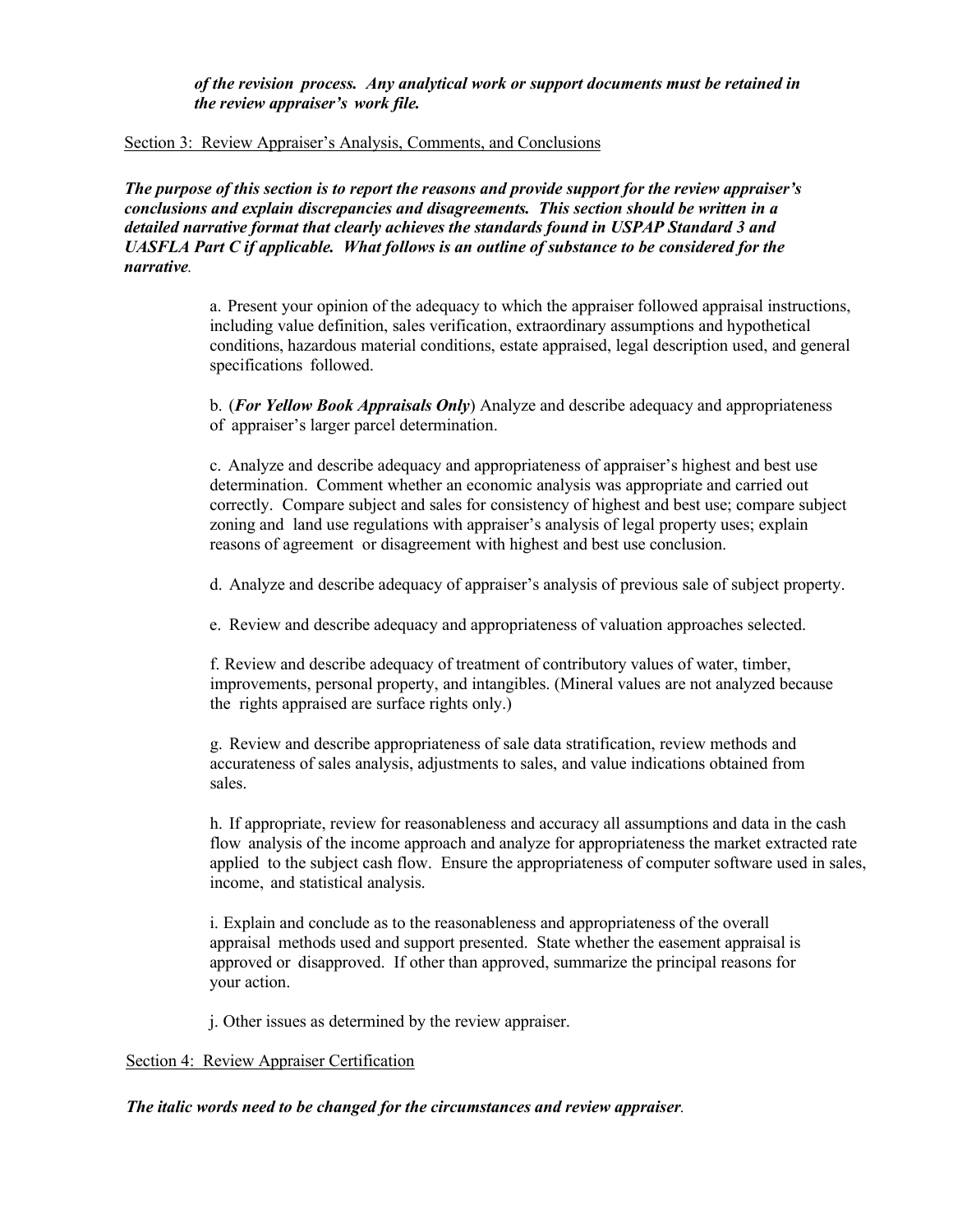I certify that, to the best of my knowledge and belief—

- The facts and data reported by the review appraiser and used in the review process are true and correct.
- The analysis, opinions, and conclusions in this technical review report are limited only by the assumptions and limited conditions stated in this technical review report and are my own personal, impartial, and unbiased professional analysis, opinions, and conclusions.
- I have no present or prospective interest in the property that is the subject of the work under review and no personal interest with respect to the parties involved.
- I have performed no (*or the specified*) other services, as an appraiser or in any other capacity, regarding the property that is the subject of the work under review within the 3-year period immediately preceding acceptance of this assignment.
- I have no bias with respect to the property that is the subject of this technical review report or to the parties involved in this assignment.
- My engagement on this assignment was not contingent upon developing or reporting predetermined results.
- My compensation is not contingent on an action or event resulting from the analyses, opinions, and conclusions in this technical review report or from its use.
- My compensation for completing this assignment is not contingent upon the development or reporting of predetermined assignment results or assignment results that favors the cause of the client, the attainment of a stipulated result, or the occurrence of a subsequent event directly related to the intended use of this technical review report.
- My analysis, opinions, and conclusions were developed and this technical review report was prepared in conformity with the applicable NRCS appraisal instructions and appraisal review instructions, the *Uniform Standards of Professional Appraisal Practice ( for USPAP appraisals as applicable)* and to the *Uniform Appraisal Standards for Federal Land Acquisitions (for Yellow Book appraisals as applicable).*
- My report preparation and presentation conforms to the requirements of the code of professional ethics and standards of (*applicable professional organizations*).
- I am a member of the (*applicable professional organizations*) and am current on all continuing education requirements through (*date*).
- I *have (have not) made* a personal inspection of the subject property under review.
- (*Name of professional or no one*) provided significant appraisal, appraisal review, or appraisal consulting assistance to the person signing this certification.